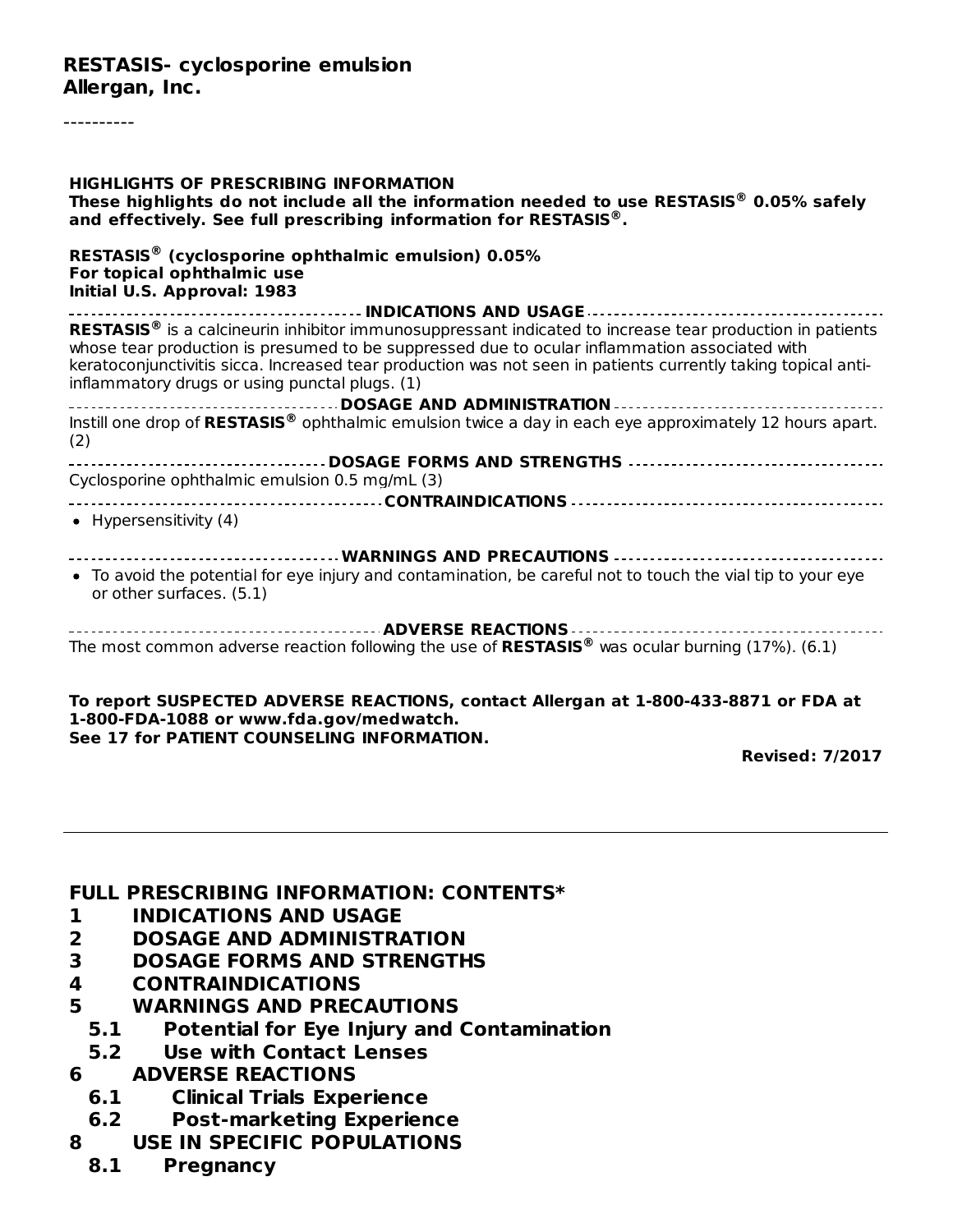- **8.2 Lactation**
- **8.4 Pediatric Use**
- **8.5 Geriatric Use**
- **11 DESCRIPTION**
- **12 CLINICAL PHARMACOLOGY**
	- **12.1 Mechanism of Action**
	- **12.3 Pharmacokinetics**
- **13 NONCLINICAL TOXICOLOGY**
- **13.1 Carcinogenesis, Mutagenesis, Impairment of Fertility**
- **14 CLINICAL STUDIES**

#### **16 HOW SUPPLIED/STORAGE AND HANDLING**

**17 PATIENT COUNSELING INFORMATION**

\* Sections or subsections omitted from the full prescribing information are not listed.

#### **FULL PRESCRIBING INFORMATION**

## **1 INDICATIONS AND USAGE**

**RESTASIS** ophthalmic emulsion is indicated to increase tear production in patients **®** whose tear production is presumed to be suppressed due to ocular inflammation associated with keratoconjunctivitis sicca. Increased tear production was not seen in patients currently taking topical anti-inflammatory drugs or using punctal plugs.

## **2 DOSAGE AND ADMINISTRATION**

Invert the unit dose vial a few times to obtain a uniform, white, opaque emulsion before using. Instill one drop of **RESTASIS** ophthalmic emulsion twice a day in each eye **®** approximately 12 hours apart. **RESTASIS** can be used concomitantly with lubricant **®** eye drops, allowing a 15-minute interval between products. Discard vial immediately after use.

## **3 DOSAGE FORMS AND STRENGTHS**

Ophthalmic emulsion containing cyclosporine 0.5 mg/mL

## **4 CONTRAINDICATIONS**

**RESTASIS** is contraindicated in patients with known or suspected hypersensitivity to **®**any of the ingredients in the formulation.

## **5 WARNINGS AND PRECAUTIONS**

# **5.1 Potential for Eye Injury and Contamination**

Be careful not to touch the vial tip to your eye or other surfaces to avoid potential for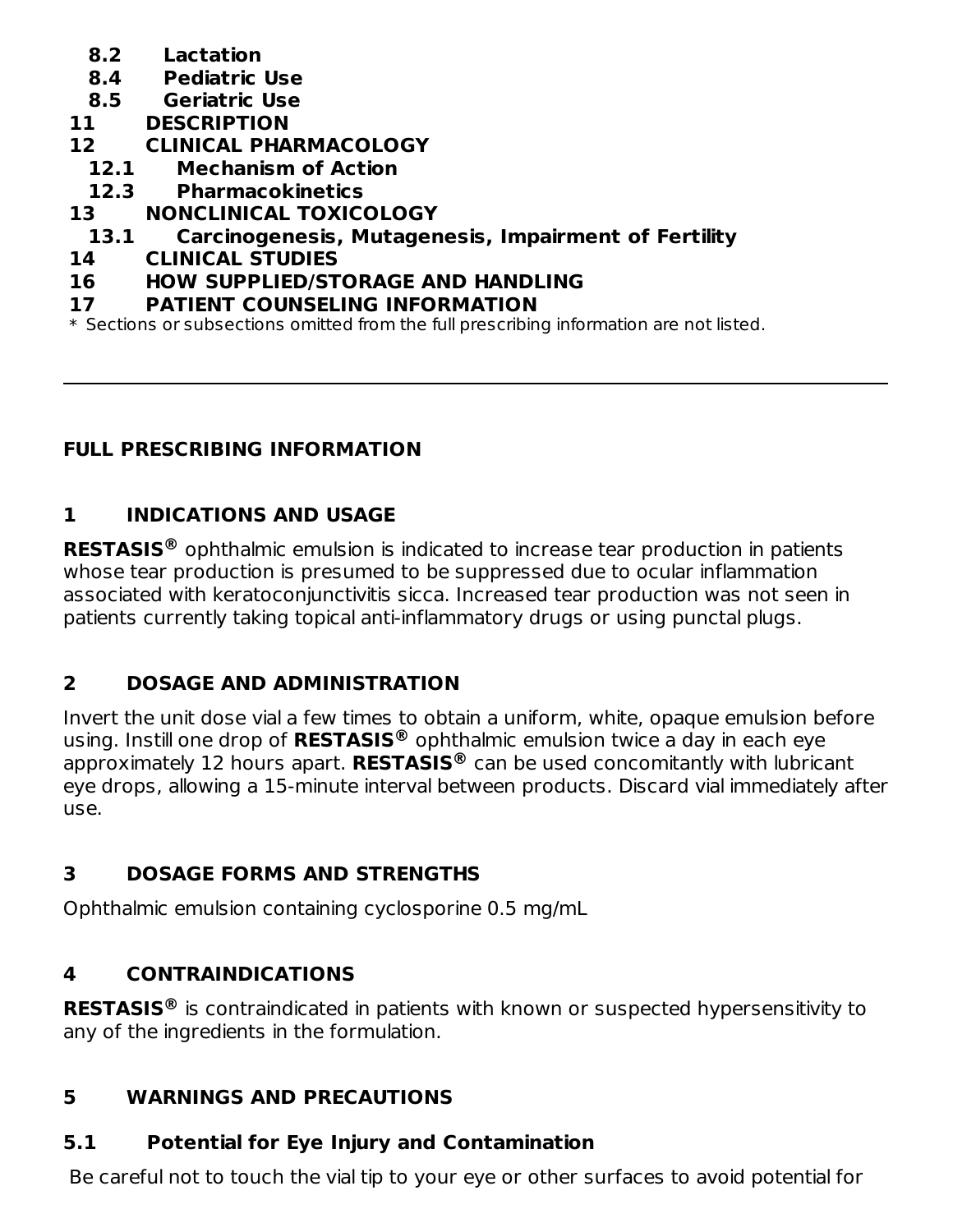eye injury and contamination.

## **5.2 Use with Contact Lenses**

**RESTASIS** should not be administered while wearing contact lenses. Patients with **®** decreased tear production typically should not wear contact lenses. If contact lenses are worn, they should be removed prior to the administration of the emulsion. Lenses may be reinserted 15 minutes following administration of **RESTASIS** ophthalmic emulsion. **®**

## **6 ADVERSE REACTIONS**

The following serious adverse reactions are described elsewhere in the labeling:

• Potential for Eve Injury and Contamination [see Warnings and Precautions (5.1)]

## **6.1 Clinical Trials Experience**

Because clinical trials are conducted under widely varying conditions, adverse reaction rates observed in the clinical trials of a drug cannot be directly compared to rates in the clinical trials of another drug and may not reflect the rates observed in practice.

In clinical trials, the most common adverse reaction following the use of **RESTASIS ®** was ocular burning (17%).

Other reactions reported in 1% to 5% of patients included conjunctival hyperemia, discharge, epiphora, eye pain, foreign body sensation, pruritus, stinging, and visual disturbance (most often blurring).

## **6.2 Post-marketing Experience**

The following adverse reactions have been identified during post approval use of **RESTASIS** . Because these reactions are reported voluntarily from a population of **®**uncertain size, it is not always possible to reliably estimate their frequency or establish a causal relationship to drug exposure.

Reported reactions have included: hypersensitivity (including eye swelling, urticaria, rare cases of severe angioedema, face swelling, tongue swelling, pharyngeal edema, and dyspnea); and superficial injury of the eye (from the vial tip touching the eye during administration).

# **8 USE IN SPECIFIC POPULATIONS**

# **8.1 Pregnancy**

## Risk Summary

Clinical administration of cyclosporine ophthalmic emulsion 0.05% is not detected systemically following topical ocular administration [see Clinical Pharmacology (12.3)], and maternal use is not expected to result in fetal exposure to the drug. Oral administration of cyclosporine to pregnant rats or rabbits did not produce teratogenicity at clinically relevant doses [see Data].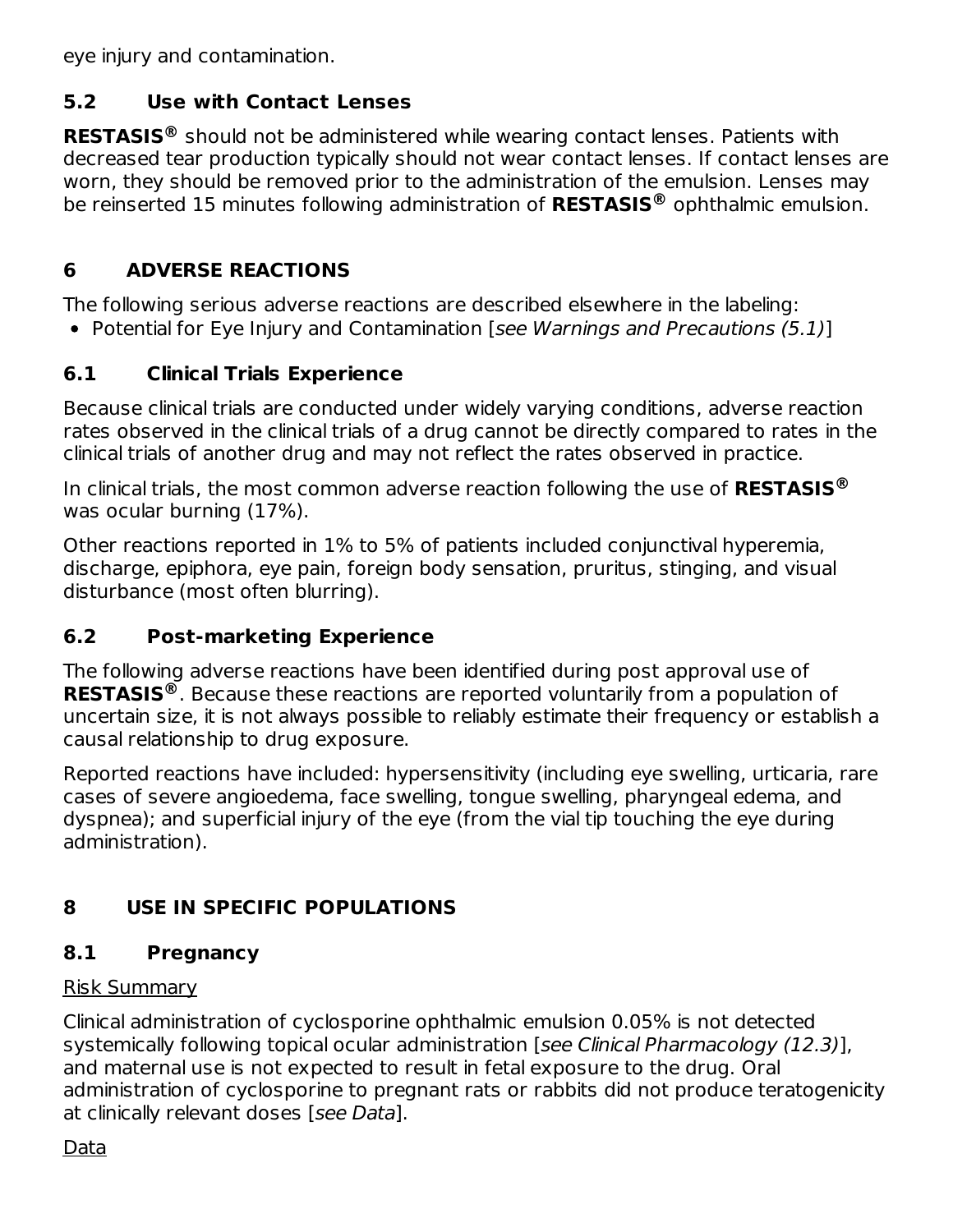#### Animal Data

At maternally toxic doses (30 mg/kg/day in rats and 100 mg/kg/day in rabbits), cyclosporine oral solution (USP) was teratogenic as indicated by increased pre- and postnatal mortality, reduced fetal weight and skeletal retardations. These doses (normalized to body surface area) are 5,000 and 32,000 times greater, respectively, than the daily recommended human dose of one drop (approximately 28 mcL) of cyclosporine ophthalmic emulsion 0.05% twice daily into each eye of a 60 kg person (0.001 mg/kg/day), assuming that the entire dose is absorbed. No evidence of embryofetal toxicity was observed in rats or rabbits receiving cyclosporine during organogenesis at oral doses up to 17 mg/kg/day or 30 mg/kg/day, respectively. These doses in rats and rabbits are approximately 3,000 and 10,000 times greater, respectively, than the daily recommended human dose.

An oral dose of 45 mg/kg/day cyclosporine administered to rats from Day 15 of pregnancy until Day 21 postpartum produced maternal toxicity and an increase in postnatal mortality in offspring. This dose is 7,000 times greater than the daily recommended human dose. No adverse effects in dams or offspring were observed at oral doses up to 15 mg/kg/day (2,000 times greater than the daily recommended human dose).

## **8.2 Lactation**

#### Risk Summary

Cyclosporine is known to appear in human milk following systemic administration, but its presence in human milk following topical treatment has not been investigated. Although blood concentrations are undetectable following topical administration of **RESTASIS ®** ophthalmic emulsion [see Clinical Pharmacology (12.3)], caution should be exercised when **RESTASIS** is administered to a nursing woman. The developmental and health **®** benefits of breastfeeding should be considered along with the mother's clinical need for **RESTASIS** and any potential adverse effects on the breast-fed child from **®** cyclosporine.

## **8.4 Pediatric Use**

Safety and efficacy have not been established in pediatric patients below the age of 16.

## **8.5 Geriatric Use**

No overall difference in safety or effectiveness has been observed between elderly and younger patients.

# **11 DESCRIPTION**

**RESTASIS** (cyclosporine ophthalmic emulsion) 0.05% contains a topical calcineurin **®**inhibitor immunosuppressant with anti-inflammatory effects. Cyclosporine's chemical name is Cyclo[[(E)-(2S,3R,4R)-3-hydroxy-4-methyl-2-(methylamino)-6-octenoyl]-L-2aminobutyryl-N-methylglycyl-N-methyl-L-leucyl-L-valyl-N-methyl-L-leucyl-L-alanyl-Dalanyl-N-methyl-L-leucyl-N-methyl-L-leucyl-N-methyl-L-valyl] and it has the following structure:

Structural Formula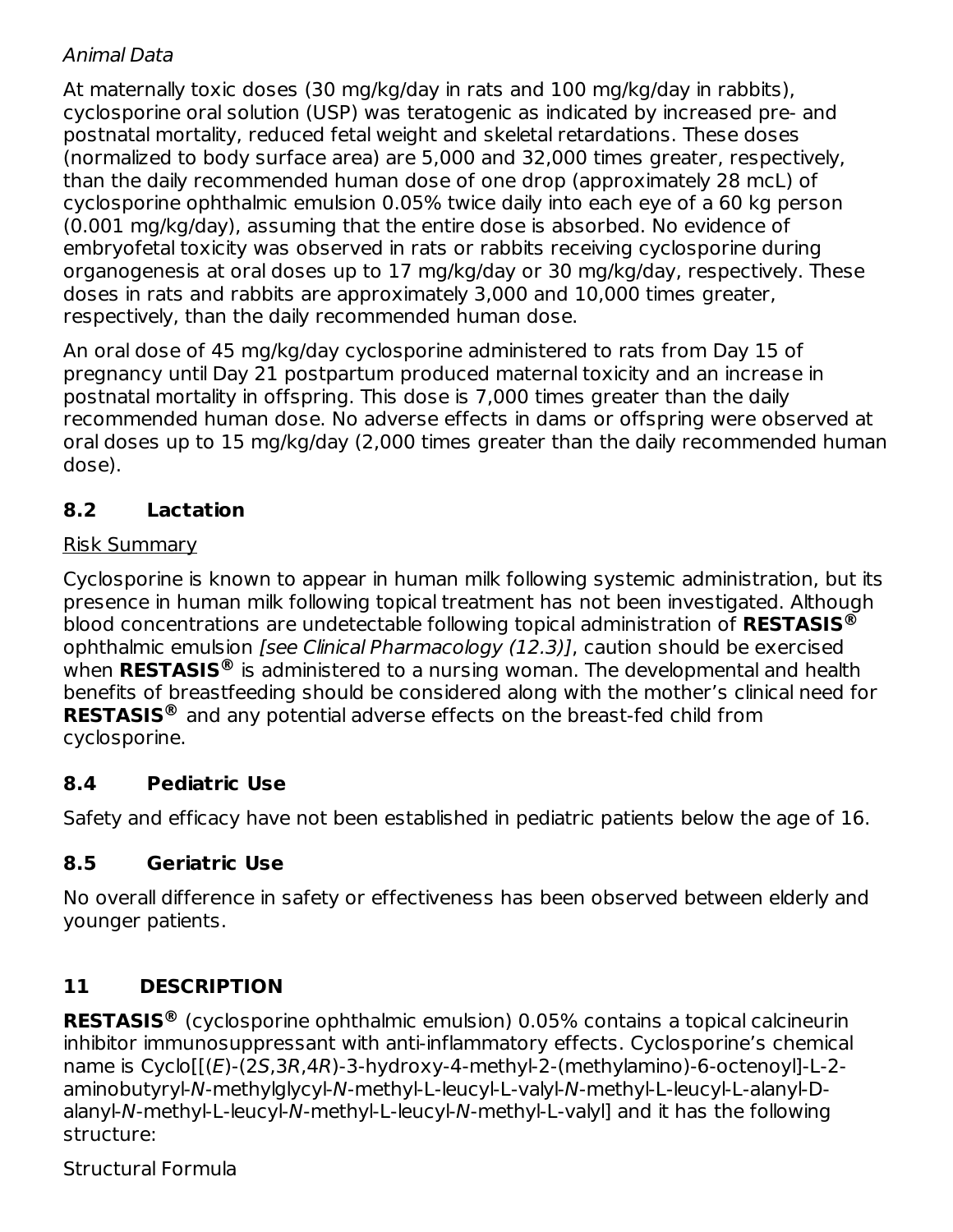

Formula: C<sub>62</sub>H<sub>111</sub>N<sub>11</sub>O<sub>12</sub> Mol. Wt.: 1202.6

Cyclosporine is a fine white powder. **RESTASIS** appears as a white opaque to slightly **®** translucent homogeneous emulsion. It has an osmolality of 230 to 320 mOsmol/kg and a pH of 6.5-8.0. Each mL of **RESTASIS** ophthalmic emulsion contains: **Active: ®** cyclosporine 0.05%. **Inactives:** glycerin; castor oil; polysorbate 80; carbomer copolymer type A; purified water; and sodium hydroxide to adjust pH.

## **12 CLINICAL PHARMACOLOGY**

## **12.1 Mechanism of Action**

Cyclosporine is an immunosuppressive agent when administered systemically.

In patients whose tear production is presumed to be suppressed due to ocular inflammation associated with keratoconjunctivitis sicca, cyclosporine emulsion is thought to act as a partial immunomodulator. The exact mechanism of action is not known.

## **12.3 Pharmacokinetics**

Blood cyclosporine A concentrations were measured using a specific high pressure liquid chromatography-mass spectrometry assay. Blood concentrations of cyclosporine, in all the samples collected, after topical administration of **RESTASIS** 0.05%, twice **®** daily, in humans for up to 12 months, were below the quantitation limit of 0.1 ng/mL. There was no detectable drug accumulation in blood during 12 months of treatment with **RESTASIS** ophthalmic emulsion. **®**

# **13 NONCLINICAL TOXICOLOGY**

## **13.1 Carcinogenesis, Mutagenesis, Impairment of Fertility**

## Carcinogenesis

Systemic carcinogenicity studies were conducted in male and female mice and rats. In the 78-week oral (diet) mouse study, at doses of 1, 4, and 16 mg/kg/day, evidence of a statistically significant trend was found for lymphocytic lymphomas in females, and the incidence of hepatocellular carcinomas in mid-dose males significantly exceeded the control value.

In the 24-month oral (diet) rat study, conducted at 0.5, 2, and 8 mg/kg/day, pancreatic islet cell adenomas significantly exceeded the control rate in the low dose level. The hepatocellular carcinomas and pancreatic islet cell adenomas were not dose related. The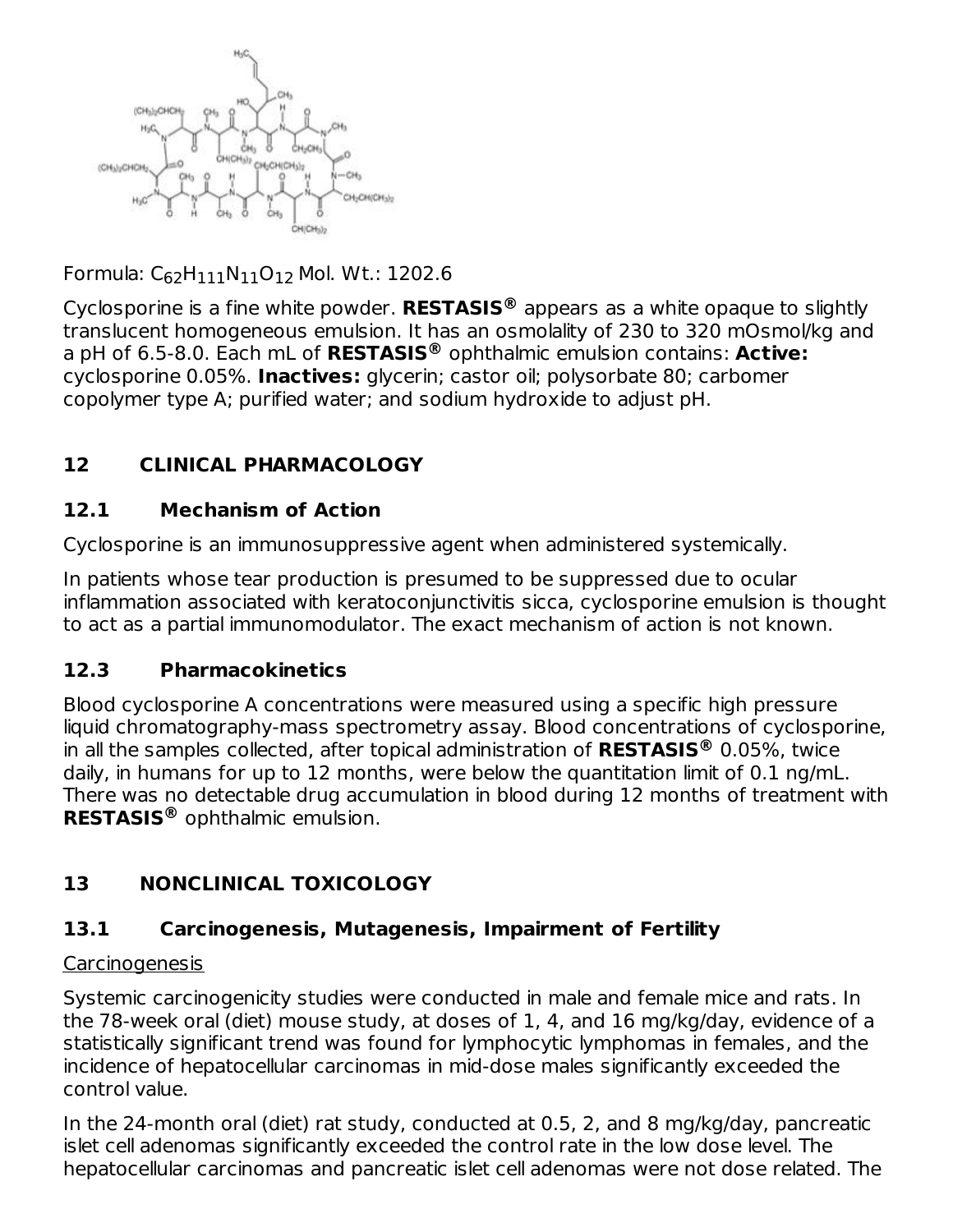low doses in mice and rats are approximately 80 times greater (normalized to body surface area) than the daily recommended human dose of one drop (approximately 28 mcL) of 0.05% **RESTASIS** twice daily into each eye of a 60 kg person (0.001 **®** mg/kg/day), assuming that the entire dose is absorbed.

#### **Mutagenesis**

Cyclosporine has not been found to be mutagenic/genotoxic in the Ames Test, the V79- HGPRT Test, the micronucleus test in mice and Chinese hamsters, the chromosomeaberration tests in Chinese hamster bone-marrow, the mouse dominant lethal assay, and the DNA-repair test in sperm from treated mice. A study analyzing sister chromatid exchange (SCE) induction by cyclosporine using human lymphocytes in vitro gave indication of a positive effect (i.e., induction of SCE).

## Impairment of Fertility

No impairment in fertility was demonstrated in studies in male and female rats receiving oral doses of cyclosporine up to 15 mg/kg/day (approximately 2,000 times the human daily dose of 0.001 mg/kg/day normalized to body surface area) for 9 weeks (male) and 2 weeks (female) prior to mating.

## **14 CLINICAL STUDIES**

Four multicenter, randomized, adequate and well-controlled clinical studies were performed in approximately 1,200 patients with moderate to severe keratoconjunctivitis sicca. **RESTASIS** demonstrated statistically significant increases in Schirmer wetting of **®** 10 mm versus vehicle at six months in patients whose tear production was presumed to be suppressed due to ocular inflammation. This effect was seen in approximately 15% of **RESTASIS** ophthalmic emulsion-treated patients versus approximately 5% of vehicle-**®** treated patients. Increased tear production was not seen in patients currently taking topical anti-inflammatory drugs or using punctal plugs.

No increase in bacterial or fungal ocular infections was reported following administration of **RESTASIS** . **®**

## **16 HOW SUPPLIED/STORAGE AND HANDLING**

**RESTASIS** ophthalmic emulsion is packaged in sterile, preservative-free single-use **®**vials. Each vial contains 0.4 mL fill in a 0.9 mL LDPE vial; 30 or 60 vials are packaged in a polypropylene tray with an aluminum peelable lid. The entire contents of each tray (30 vials or 60 vials) must be dispensed intact.

30 Vials 0.4 mL each - NDC 0023-9163-30

60 Vials 0.4 mL each - NDC 0023-9163-60

**Storage:** Store at 15°-25°C (59°-77°F).

# **17 PATIENT COUNSELING INFORMATION**

## **Handling the Container**

Advise patients to not allow the tip of the vial to touch the eye or any surface, as this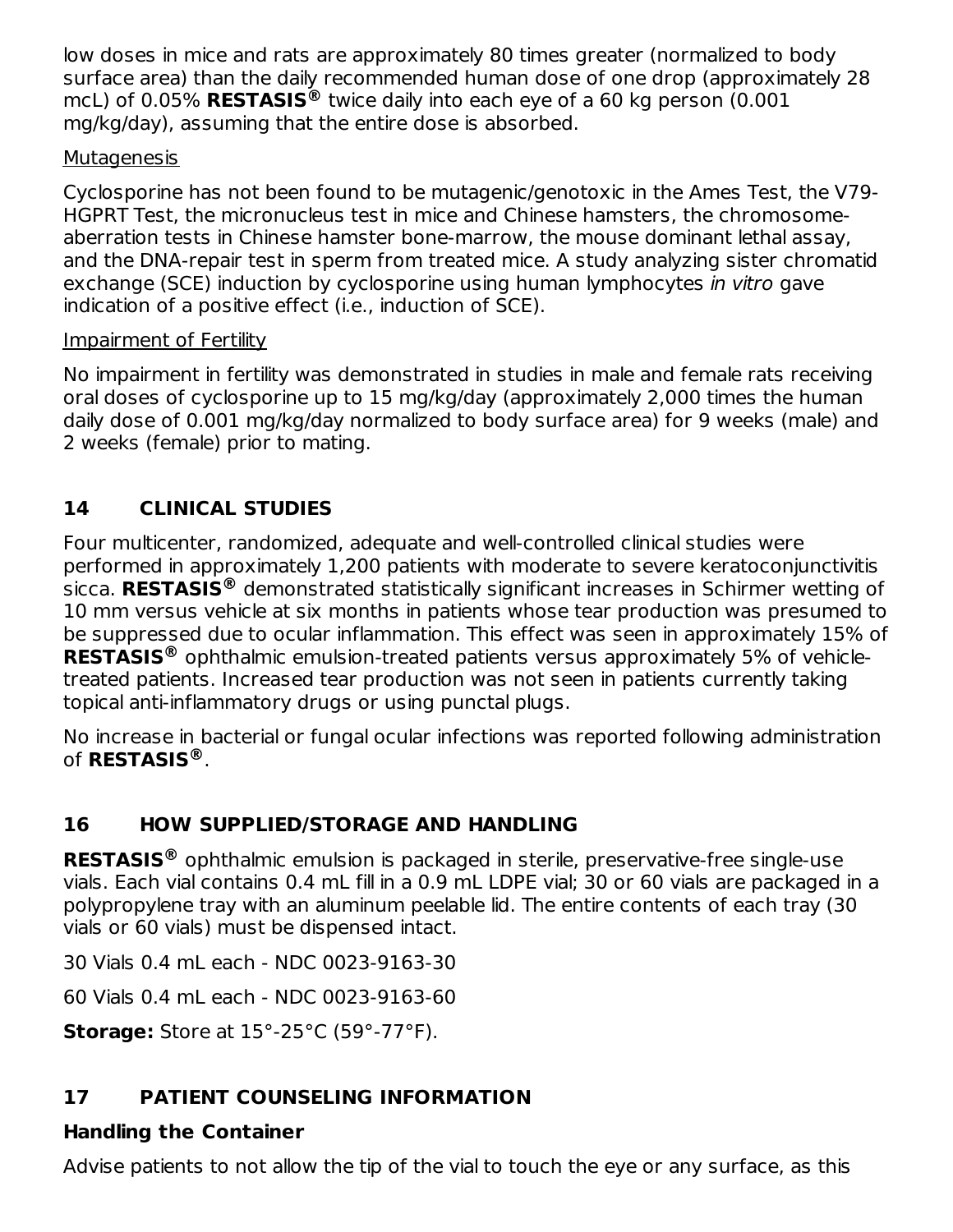may contaminate the emulsion. Advise patients to not touch the vial tip to their eye to avoid the potential for injury to the eye [see Warnings and Precautions (5.1)].

#### **Use with Contact Lenses**

**RESTASIS** should not be administered while wearing contact lenses. Patients with **®** decreased tear production typically should not wear contact lenses. Advise patients that if contact lenses are worn, they should be removed prior to the administration of the emulsion. Lenses may be reinserted 15 minutes following administration of **RESTASIS ®** ophthalmic emulsion [see Warnings and Precautions (5.2)].

#### **Administration**

Advise patients that the emulsion from one individual single-use vial is to be used immediately after opening for administration to one or both eyes, and the remaining contents should be discarded immediately after administration.

© 2017 Allergan. All rights reserved. All trademarks are the property of their respective owners.

Patented. See www.allergan.com/patents Irvine, CA 92612

Made in the U.S.A.

ं Allergan

71876US19

#### **PRINCIPAL DISPLAY PANEL**

**NDC 0023-9163-60** 94529

**Restasis ®(Cyclosporine Ophthalmic Emulsion) 0.05%**

**60 Single-Use Vials (0.4 mL each) One Month Supply Sterile, Preservative-Free Rx only**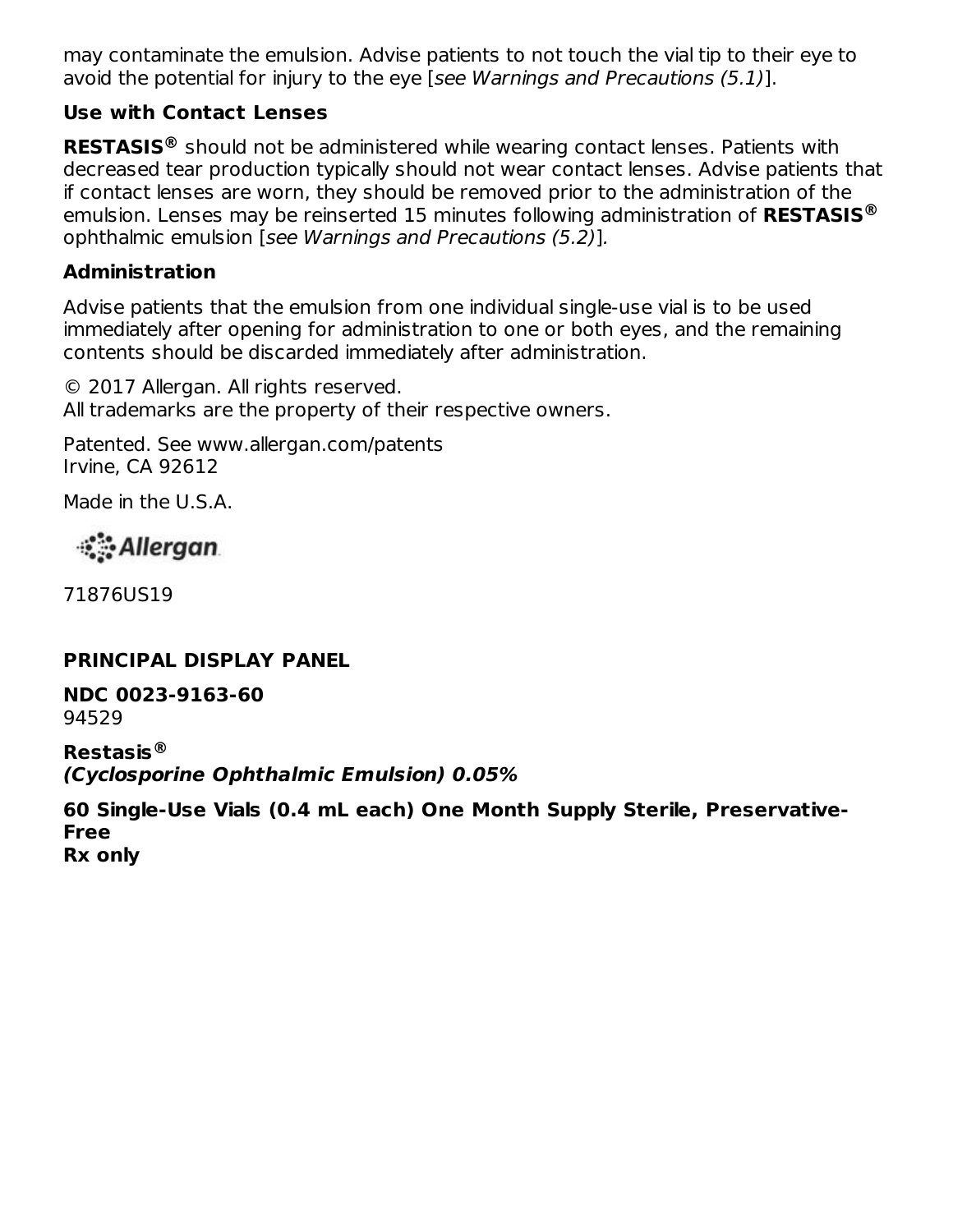

#### **PRINCIPAL DISPLAY PANEL**

**NDC 0023-9163-30** 93346

**Restasis ®(Cyclosporine Ophthalmic Emulsion) 0.05%**

**30 Single-Use Vials (0.4 mL each) Sterile, Preservative-Free Rx Only**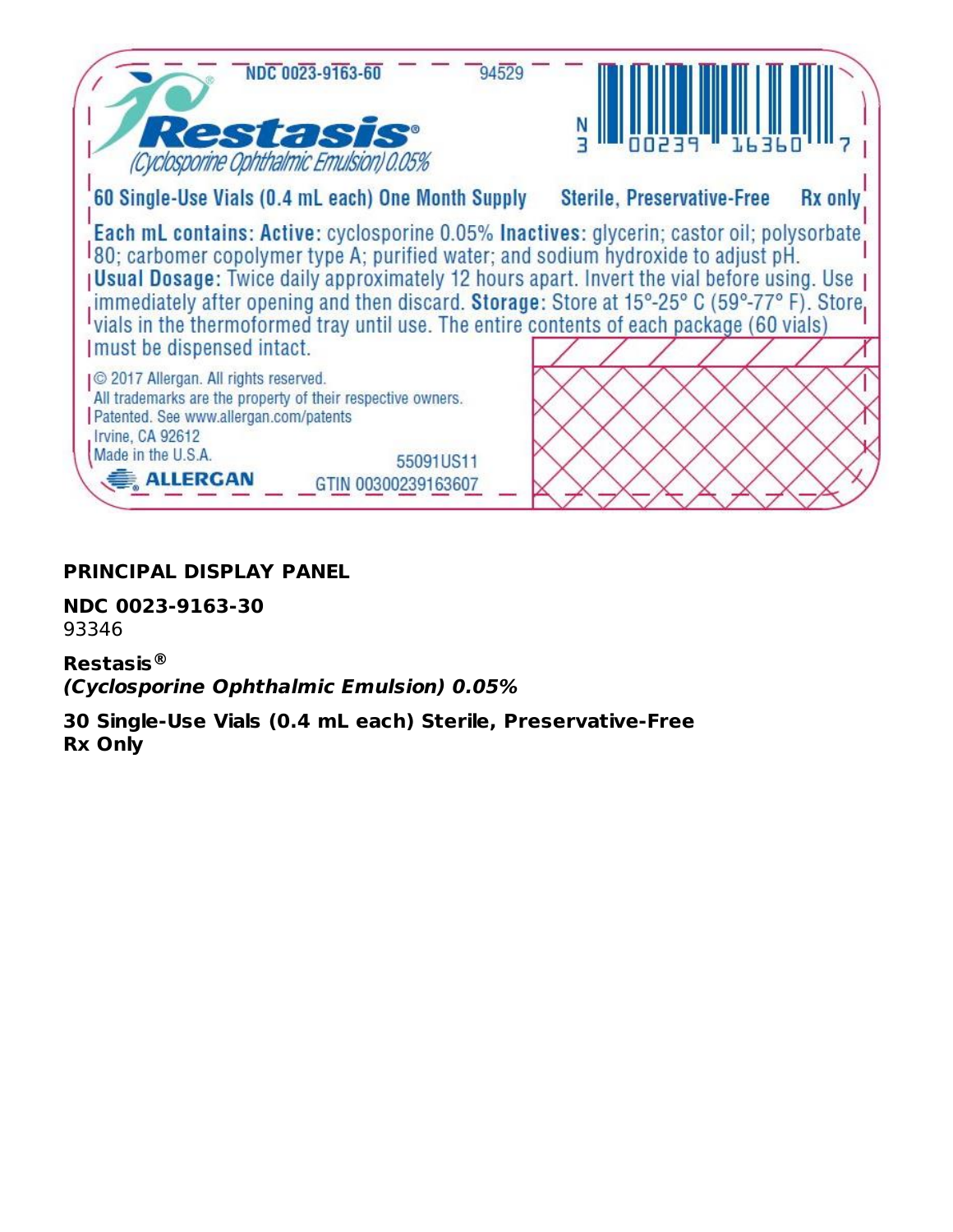| Cyclogarne ophthamic Emisson acos                                                                                                                                                                                  | 00239 1633                        |                |
|--------------------------------------------------------------------------------------------------------------------------------------------------------------------------------------------------------------------|-----------------------------------|----------------|
| 30 Single-Use Vials (0.4 mL each)                                                                                                                                                                                  | <b>Sterile, Preservative-Free</b> | <b>Rx</b> only |
| immediately after opening and then discard. <b>Note:</b> Store at 15°-25°C (59°-77°F). Store vials<br>in the thermoformed tray until use. The entire contents of each tray (30 vials) must be<br>dispensed intact. |                                   |                |
| © 2017 Allergan. All rights reserved.                                                                                                                                                                              |                                   |                |

| <b>RESTASIS</b><br>cyclosporine emulsion                                                |                         |  |                           |                    |  |  |
|-----------------------------------------------------------------------------------------|-------------------------|--|---------------------------|--------------------|--|--|
|                                                                                         |                         |  |                           |                    |  |  |
| <b>Product Information</b>                                                              |                         |  |                           |                    |  |  |
| <b>Product Type</b>                                                                     | HUMAN PRESCRIPTION DRUG |  | <b>Item Code (Source)</b> | NDC:0023-9163      |  |  |
| <b>Route of Administration</b>                                                          | <b>OPHTHALMIC</b>       |  |                           |                    |  |  |
|                                                                                         |                         |  |                           |                    |  |  |
|                                                                                         |                         |  |                           |                    |  |  |
| <b>Active Ingredient/Active Moiety</b>                                                  |                         |  |                           |                    |  |  |
|                                                                                         | <b>Ingredient Name</b>  |  | <b>Basis of Strength</b>  | <b>Strength</b>    |  |  |
| CYCLOSPORINE (UNII: 83HN0GTJ6D) (CYCLOSPORINE - UNII:83HN0GTJ6D)<br><b>CYCLOSPORINE</b> |                         |  |                           | $0.5$ mg in $1$ mL |  |  |
|                                                                                         |                         |  |                           |                    |  |  |
| <b>Inactive Ingredients</b>                                                             |                         |  |                           |                    |  |  |
|                                                                                         | <b>Ingredient Name</b>  |  |                           | <b>Strength</b>    |  |  |
| <b>GLYCERIN (UNII: PDC6A3C0OX)</b>                                                      |                         |  |                           |                    |  |  |
| <b>CASTOR OIL (UNII: D5340Y2I9G)</b>                                                    |                         |  |                           |                    |  |  |
| POLYSORBATE 80 (UNII: 60ZP39ZG8H)                                                       |                         |  |                           |                    |  |  |
| <b>CARBOMER COPOLYMER TYPE A (UNII: 71DD5V995L)</b>                                     |                         |  |                           |                    |  |  |
| <b>WATER (UNII: 059QF0KO0R)</b>                                                         |                         |  |                           |                    |  |  |
| <b>SODIUM HYDROXIDE (UNII: 55X04QC32I)</b>                                              |                         |  |                           |                    |  |  |
|                                                                                         |                         |  |                           |                    |  |  |
|                                                                                         |                         |  |                           |                    |  |  |
| <b>Packaging</b>                                                                        |                         |  |                           |                    |  |  |
|                                                                                         |                         |  |                           |                    |  |  |